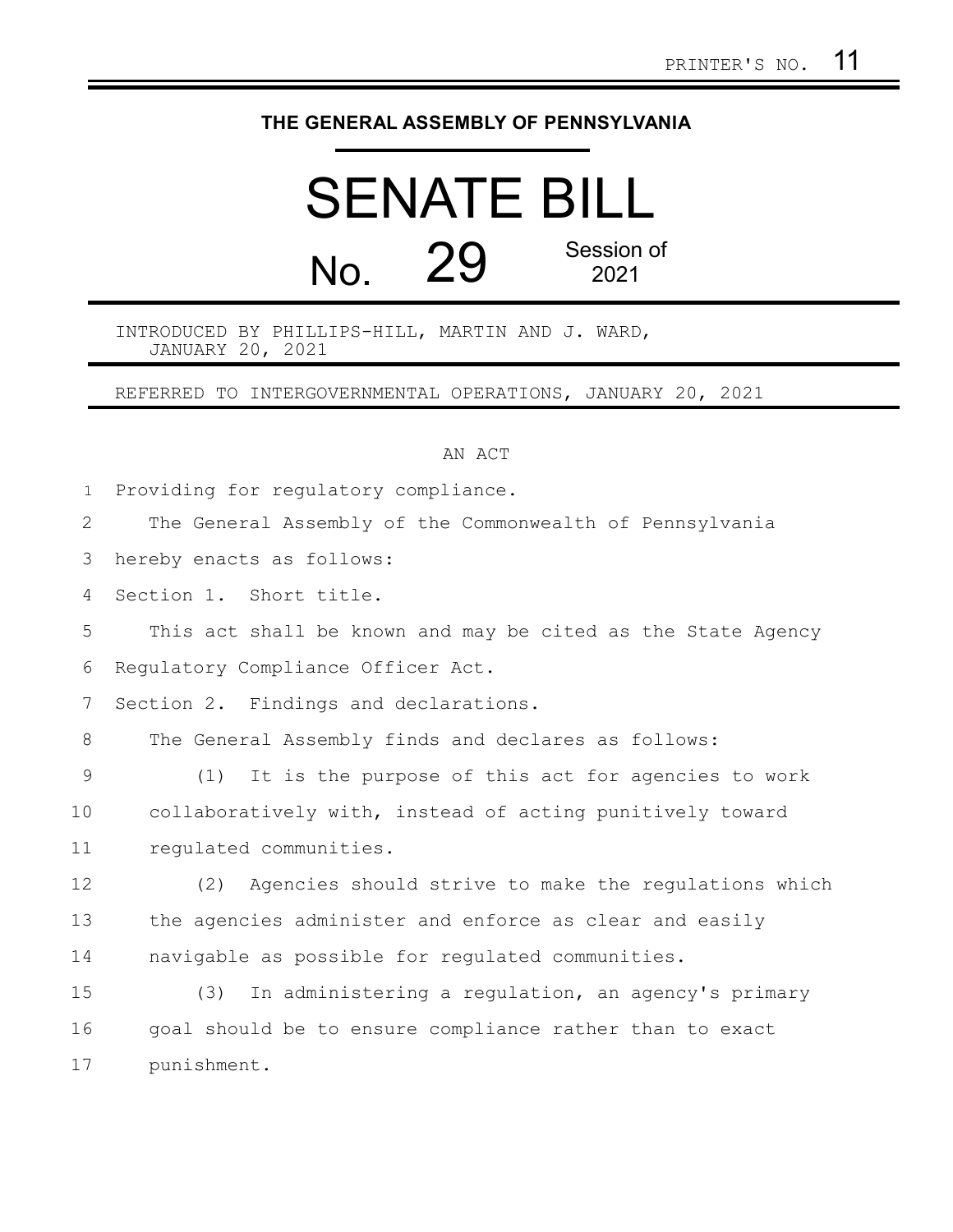Section 3. Definitions. 1

The following words and phrases when used in this act shall have the meanings given to them in this section unless the context clearly indicates otherwise: 2 3 4

"Agency." As defined in section 3 of the act of June 25, 1982 (P.L.633, No.181), known as the Regulatory Review Act. Section 4. Powers and duties. 5 6 7

Each agency shall have the following powers and duties: (1) To designate an employee as the agency's regulatory compliance officer. 8 9 10

(2) To empower the regulatory compliance officer under paragraph (1) to develop agency policies and initiatives to further the purpose of this act, including, but not limited to: 11 12 13 14

(i) Educating the regulated community regarding the implementation of new or amended statutes and regulations prior to the effective date of implementation, to the extent practicable and during implementation. 15 16 17 18

(ii) Establishing clear channels of communication through which members of regulated communities can contact the agency with questions or concerns regarding regulations. 19 20 21 22

(iii) Working with regulated communities to resolve noncompliance issues before imposing penalties. 23 24

(iv) Providing a detailed explanation of each regulatory requirement under the agency's jurisdiction, including expectations for compliance, guidelines for measuring compliance and the primary benefit of each requirement. 25 26 27 28 29

(3) To empower the regulatory compliance officer to 20210SB0029PN0011 - 2 -30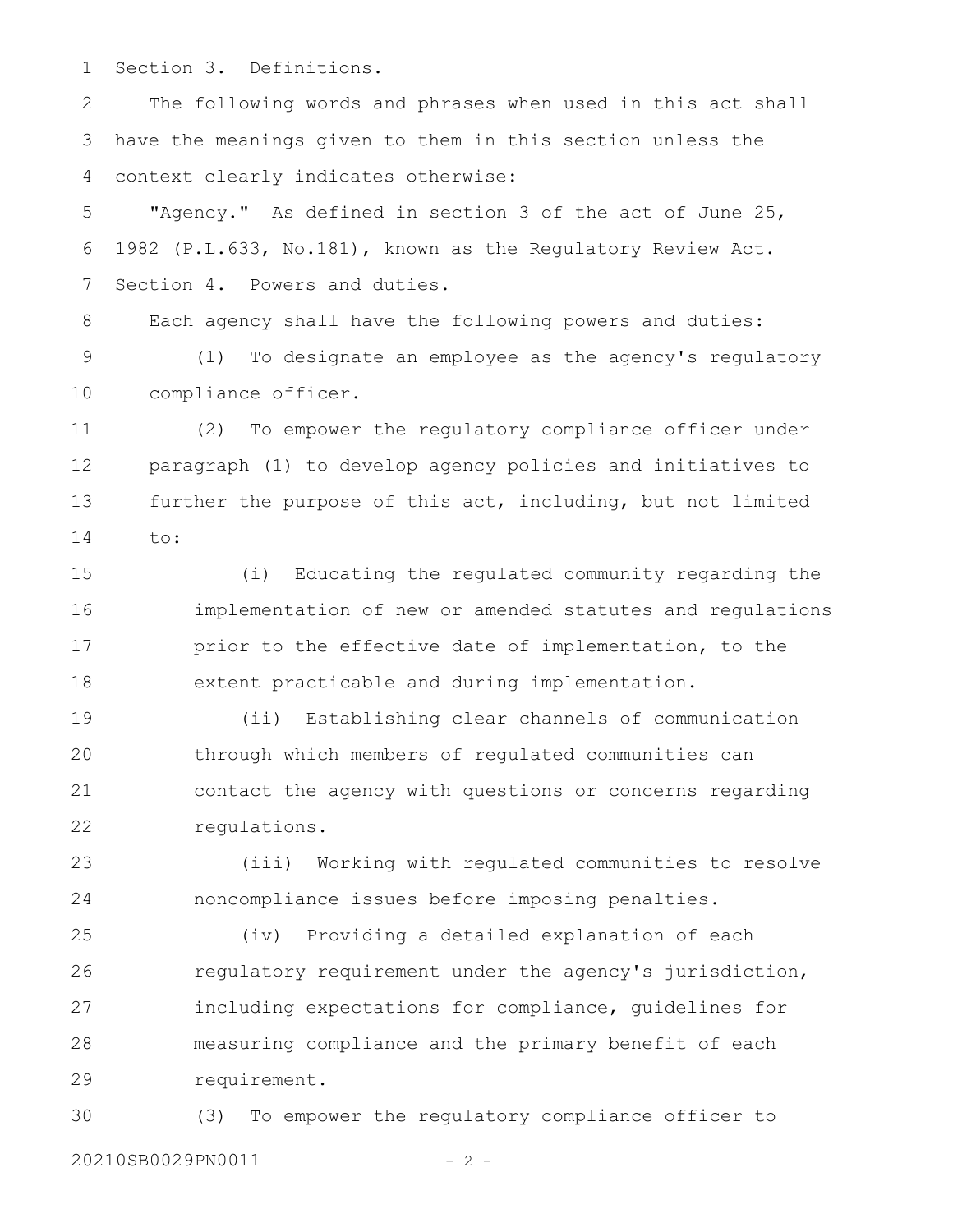issue to any person, upon the person's request, an opinion with respect to the person's duties under a regulation of the agency. The following shall apply: 1 2 3

(i) The opinion shall be provided within 20 business days of the request, provided that the time may be extended for good cause. 4 5 6

(ii) The opinion, or the agency's failure to provide an opinion upon request, shall be a complete defense in any enforcement proceeding initiated by the agency and evidence of good faith conduct in any other civil or criminal proceeding if the requester, at least 20 business days prior to the alleged violation, requested written advice from the agency's regulatory compliance officer in good faith, disclosed truthfully all the material facts and committed the acts complained of either in reliance on the advice, or because of the failure of the agency to provide advice within 20 business days, or any later extended time, of the request. 7 8 9 10 11 12 13 14 15 16 17 18 19

(4) To empower the regulatory compliance officer to establish guidelines for waiving any fines or penalties that the officer's agency would be authorized to impose on a regulated entity for a violation of a statute or regulation that the agency enforces if the entity reports a violation to the regulatory compliance officer before a fine or penalty is imposed on the entity. In order to be eligible for a waiver of fines or penalties, the regulated entity must report to the regulatory compliance officer the steps it has taken or will take to remedy the violation. 20 21 22 23 24 25 26 27 28 29

(5) To empower the regulatory compliance officer to 20210SB0029PN0011 - 3 -30